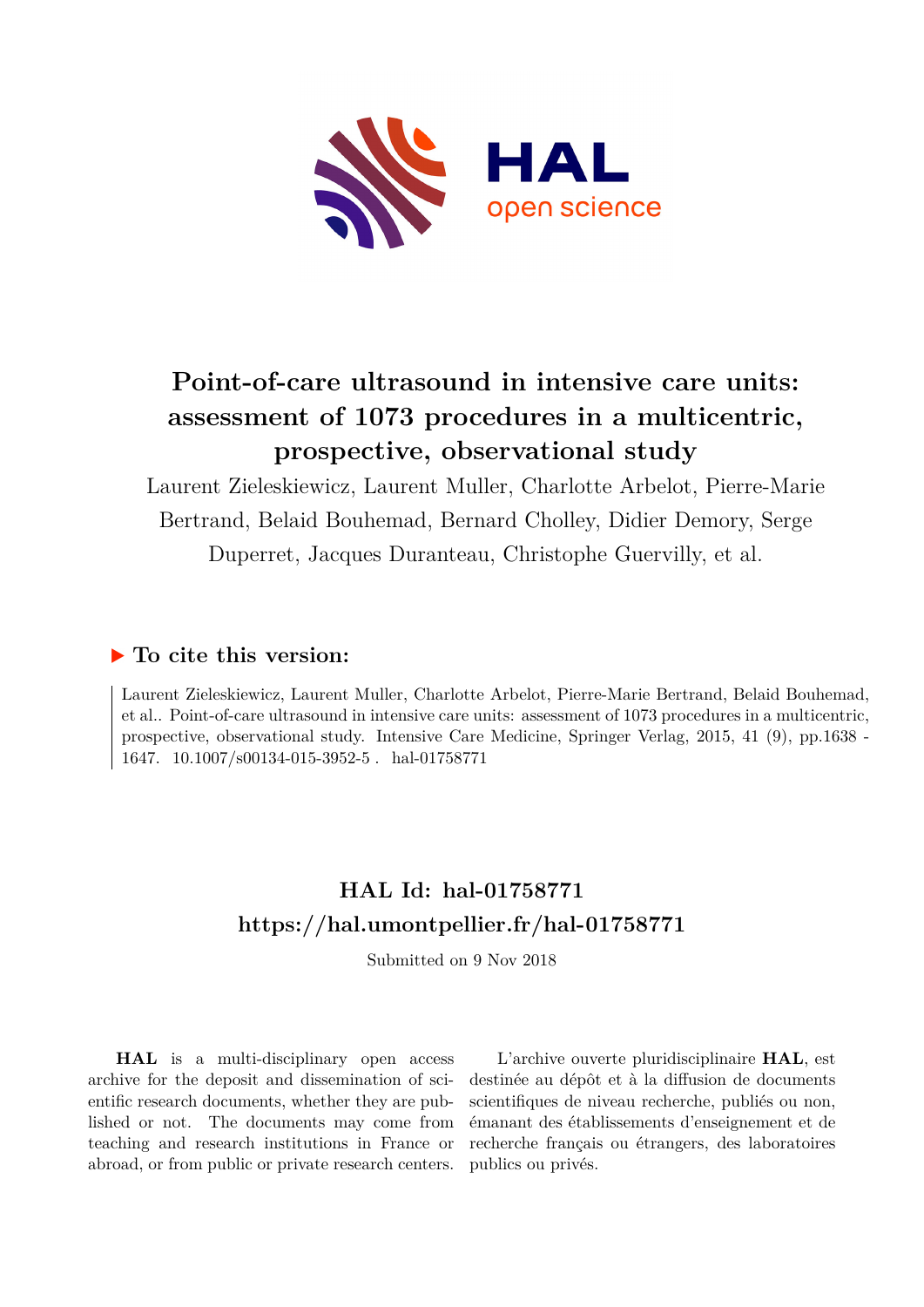# Point-of-care ultrasound in intensive care units: assessment of 1073 procedures in a multicentric, prospective, observational study

Laurent Zieleskiewicz Laurent Muller Karim Lakhal Zoe Meresse Charlotte Arbelot Pierre-Marie Bertrand Belaid Bouhemad Bernard Cholley Didier Demory Serge Duperret Jacques Duranteau Christophe Guervilly Emmanuelle Hammad Carole Ichai Samir Jaber Olivier Langeron Jean-Yves Lefrant Yazine Mahjoub Eric Maury Eric Meaudre Fabrice Michel Michel Muller Cyril Nafati Sébastien Perbet Hervé Quintard **Béatrice Riu** Coralie Vigne Kathia Chaumoitre François Antonini Bernard Allaouchiche Claude Martin Jean-Michel Constantin Daniel De Backer Marc Leone

Take-home message: In the intensive care For the CAR'Echo and AzuRea unit, the prevalence of point-of-care ultrasound was 55 %. Ultrasound was utilized for diagnostic assessment in 87 % of cases and procedural guidance in 13 % of cases; its use impacted diagnostic and therapeutic strategies in 84 and 69 % of cases. Transthoracic echocardiography and lung ultrasound were routinely performed by intensivists. In contrast, ultrasound guidance for central venous line and arterial catheter placement remains unsatisfactory.

Coll[aborative Networks](http://dx.doi.org/10.1007/s00134-015-3952-5) c/o M. Leone, Département d'anesthésie et de réanimation, Hôpital Nord, Marseille, France.

Members of the CAR'Echo and AzuRea Collaborative Networks are listed in the Acknowledgments.

L. Zieleskiewicz - Z. Meresse - E. Hammad · F. Michel · C. Vigne · F. Antonini  $\cdot$  C. Martin  $\cdot$  M. Leone ( $\boxtimes$ ) Service d'anesthésie et de réanimation, Hôpital Nord, Assistance Publique Hôpitaux de Marseille, Aix Marseille Université, Chemin des Bourrely, 13015 Marseille, France e-mail: marc.leone@ap-hm.fr

L. Muller - J.-Y. Lefrant Service des réanimations, pôle anesthésie réanimation douleur urgence, CHU Nîmes, Nîmes, France

K. Lakhal

Réanimation chirurgicale polyvalente, service d'anesthésie réanimation, Hôpital Laennec, CHU Nantes, Nantes, France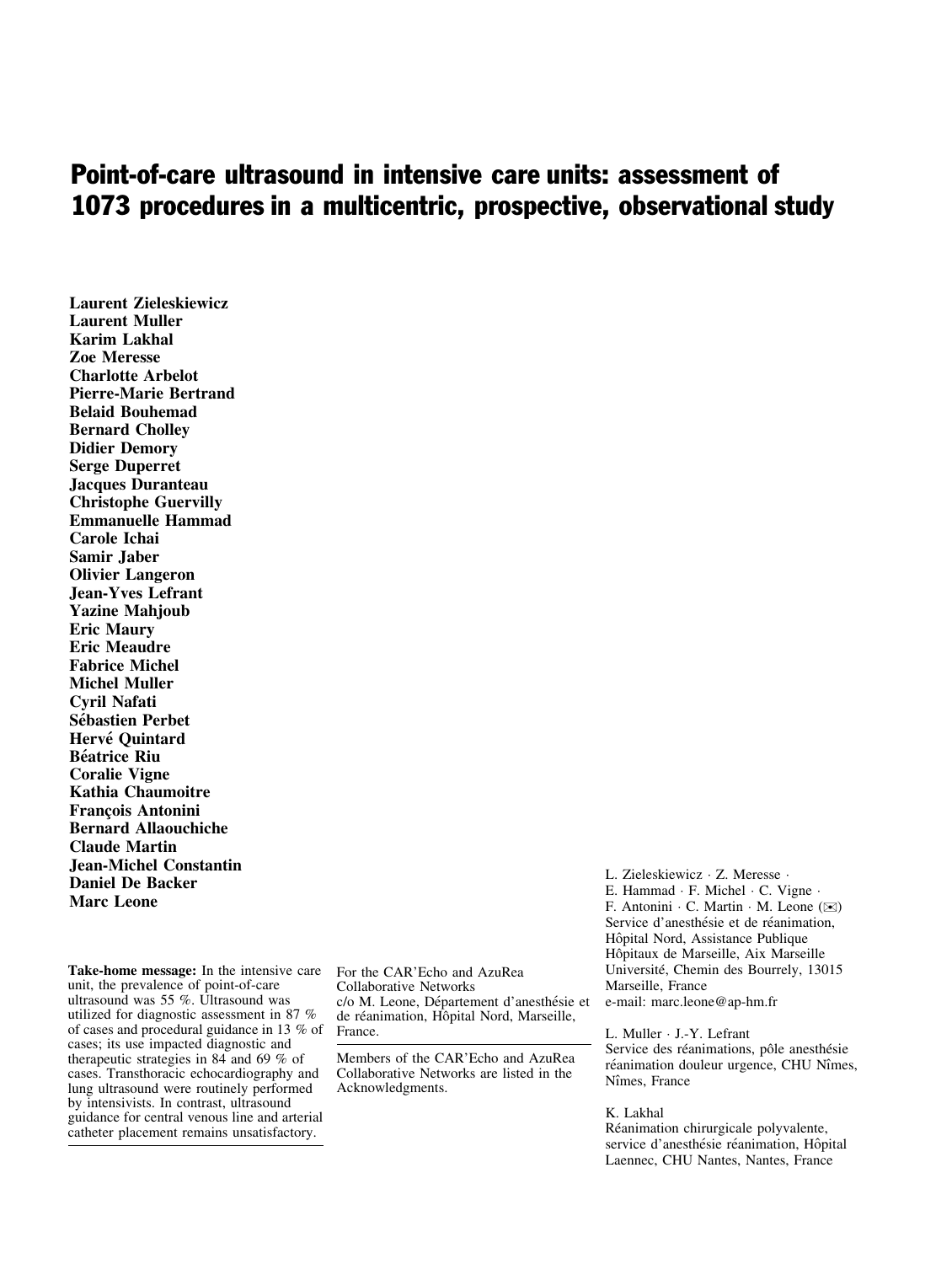C. Arbelot - O. Langeron Réanimation chirurgicale polyvalente, département d'anesthésie et de réanimation, Hôpital Pitié Salpétrière, AP-HP, Paris, France

P.-M. Bertrand Service de réanimation, Centre hospitalier de Cannes, Cannes, France

B. Bouhemad Département d'anesthésie et de réanimation, CHU Dijon, Dijon, France

B. Cholley Service d'anesthésie réanimation, Hôpital Européen Georges Pompidou, AP-HP, Paris, France

# D. Demory

Service Réanimation Polyvalente-USC, Hôpital Sainte Musse, Avenue Sainte Claire Deville, Toulon, France

S. Duperret Réanimation chirurgicale, Hôpital Croix-Rousse, Université Claude Bernard, Lyon,

J. Duranteau

France

Assistance Publique Hôpitaux de Paris, Service d'Anesthésie-Réanimation, Hôpitaux Universitaires Paris-Sud, Université Paris-Sud, Hôpital de Bicêtre, Le Lyon, France Kremlin-Bicêtre, France

C. Guervilly Service de réanimation DRIS, Hôpital Nord, Aix Marseille Université, Marseille, France

C. Ichai - H. Quintard Réanimation médico-chirurgicale, Hôpital Saint Roch, CHU de Nice, Nice, France

#### S. Jaber

Département d'anesthésie et de réanimation B, Hôpital Saint-Eloi Inserm U1046, Université Montpellier 1, Montpellier, France

#### Y. Mahjoub

Département d'anesthésie et de réanimation, CHU d'Amiens, Amiens, France

#### E. Maury

Assistance Publique Hôpitaux de Paris, Hôpital Saint Antoine, Service de Réanimation Médicale, Université Paris 06, Paris, France

E. Meaudre Département d'anesthésie, Hôpital d'instruction des armées Saint Anne, Toulon, France

M. Muller Réanimation et surveillance continue, Centre Hospitalier Annecy-Genevois, Annecy, France

C. Nafati Service d'anesthésie et de réanimation, Hôpital la Conception, Aix Marseille Université, Marseille, France

S. Perbet - J.-M. Constantin Département de Médecine Périopératoire, CHU Clermont-Ferrand, Clermont-Ferrand, France

B. Riu

Département d'anesthésie et de réanimation, CHU Purpan, Université Toulouse 3 Paul Sabatier, Toulouse, France

K. Chaumoitre Service d'imagerie médicale, Hôpital Nord, Aix Marseille Université, Marseille, France

### B. Allaouchiche

Département d'anesthésie et de réanimation, Hôpitaux Lyon-Sud, Hospices Civils de Lyon et Université Lyon 1,

D. De Backer

Department of intensive care, Erasme hospital, Université libre de Bruxelles, Brussels, Belgium

M. Leone

Centre d'Investigation Clinique 9502, Aix Marseille Université, Assistance Publique Hôpitaux de Marseille, Marseille, France

Abstract Objective: To describe current use and diagnostic and therapeutic impacts of point-of-care ultrasound (POCUS) in the intensive care unit (ICU).

Background: POCUS is of growing importance in the ICU. Several guidelines recommend its use for procedural guidance and diagnostic assessment. Nevertheless, its current use and clinical impact remain

unknown. Methods: Prospective multicentric study in 142 ICUs in France, Belgium, and Switzerland. All the POCUS procedures performed during a 24-h period were prospectively analyzed. Data regarding patient condition and the POCUS procedures were collected. Factors associated with diagnostic and therapeutic impacts were identified. Results: Among 1954 patients hospitalized during the study period, 1073 (55 %) POCUS/day were performed in 709 (36 %) patients. POCUS served for diagnostic assessment in 932 (87 %) cases and procedural guidance in 141 (13 %) cases. Transthoracic echocardiography, lung ultrasound, and transcranial Doppler accounted for 51, 17, and 16 % of procedures, respectively. Diagnostic and therapeutic impacts of diagnostic POCUS examinations were 84 and 69 %, respectively. Ultrasound guidance was used in 54 and 15 % of cases for central venous line and arterial catheter placement, respectively. Hemodynamic instability, emergency conditions, transthoracic echocardiography, and ultrasounds performed by certified intensivists themselves were independent factors affecting diagnostic or therapeutic impacts. Conclusions: With regard to guidelines, POCUS utilization for procedural guidance remains insufficient. In contrast, POCUS for diagnostic assessment is of extensive use. Its impact on both diagnosis and treatment of ICU patients seems critical. This study identified factors associated with an improved clinical value of POCUS.

Keywords Ultrasound - Point-of-care · Diagnosis · Treatment - Echocardiography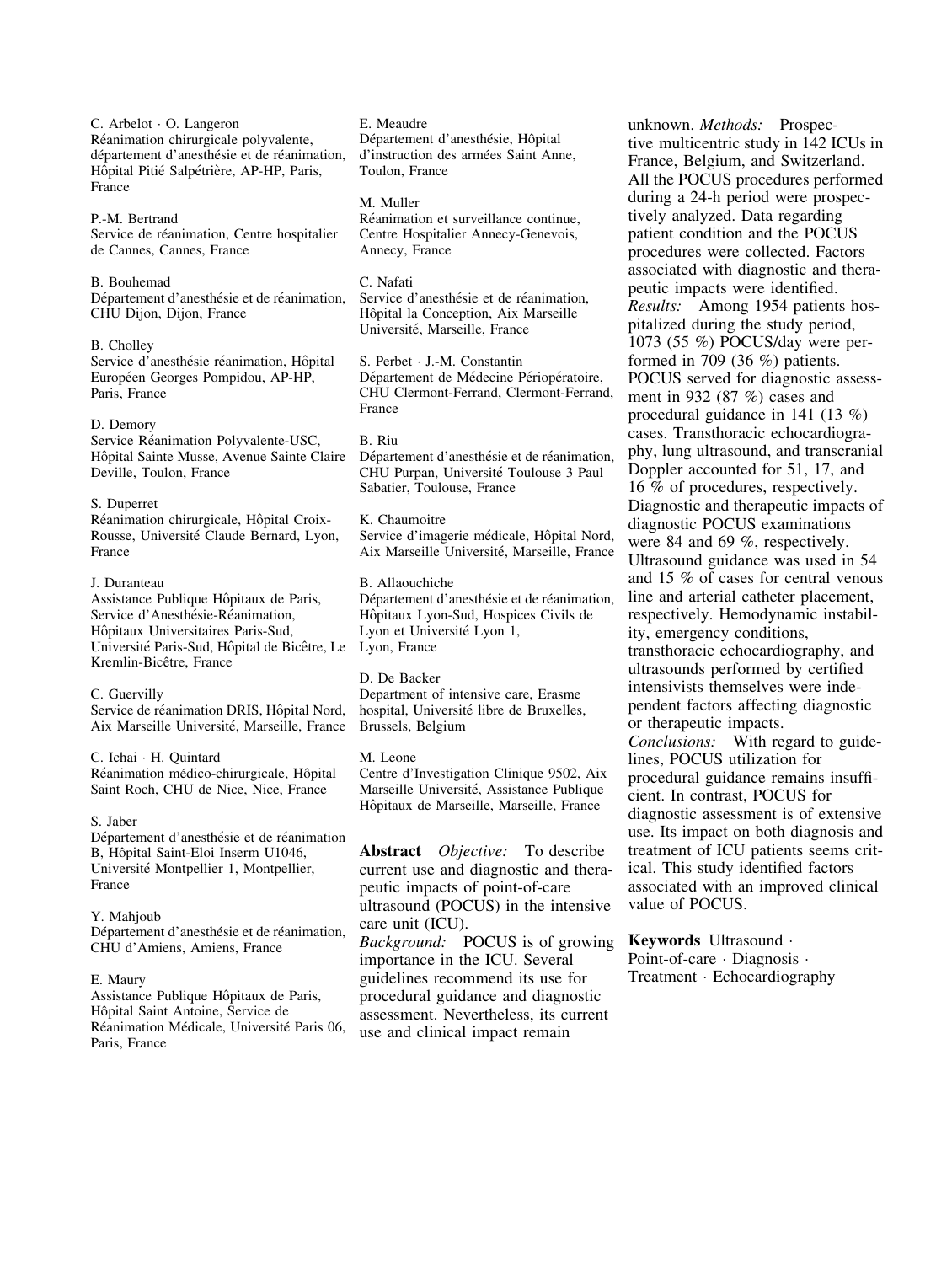### Introduction

Prompt diagnosis and early treatments are essential in intensive care unit (ICU) patients [1]. During the last few years, several guidelines have recommended using ultrasound for procedural guidance and diagnostic assessment [2–4]. Ultrasound can rapidly provide relevant information at the bedside [5].

As demonstrated in several monocentric studies, transthoracic echocardiography improves the performance of clinical cardiac examination [6–9]. Analogous results were obtained for pulmonary examination. Several studies showed that lung ultrasound performs better than chest radiograph [10, 11] and reduces the need for irradiative procedures [12]. In addition, the use of ultrasound was associated with up to 50 % change of patient management [6–10].

Previous studies defined point-of-care ultrasound (POCUS) as ultrasonography brought to the patient and performed by the provider [13–16]. POCUS aims to avoid delays in diagnosis and treatment initiation [17]. However, in the ICU, the actual levels of POCUS implementation and contribution to patient management remain unknown. The primary aim of our study was to evaluate the prevalence of POCUS use in ICU patients. The secondary aims were to assess the diagnostic performance and therapeutic impact of POCUS in a large cohort of ICU patients. Finally, we assessed the factors that may influence the performance of POCUS.

#### Materials and methods

Study design

This 1-day, prospective, observational study was approved by the institutional review board (IRB) (Nîmes, France, 13/04-0208/27/2013) and the Commission Nationale de l'Informatique et des Libertés (DE-20146005, 01/30/2014). The IRB waived the need for patient (or relative) consent. Local IRBs in other participating countries also approved the trial with waived consent.

Using several networks including AzuRea and CAR'- Echo, we invited representatives of 160 ICUs to participate to the study. We recruited units from France, Switzerland, and Belgium. The representatives of 142 (89 %) ICUs accepted the invitation. The representatives of each unit prospectively collected all the ultrasound exams that were performed in their units during a 24-h period starting on 11December 2014 at 8 a.m. There was no incentive to perform POCUS that day. Apart from the local coordinator, the other doctors participating in the trial were not aware of the goals of the trial. During the study, each operator performing an ultrasound examination filled in a case report form. Details on operator training, patient conditions, type of ultrasound, diagnosis, treatment changes, and timing of assessment were reported in the case report form. The day after the study, each investigator collected the total number of patients hospitalized and the total number of central venous line (CVC) or arterial line (A-line) placements. The case report forms are available in the Electronic Supplemental Material.

#### Definitions

The prevalence of POCUS was defined as the number of POCUS/number of patients hospitalized in the unit during the study period. The POCUS were classified into ''procedural guidance'' (ultrasound was used for an invasive procedure) or ''diagnostic assessment'' in the other cases [13]. We studied diagnostic and therapeutic impact as well as clinical value of POCUS in the ''diagnostic assessment POCUS'' group. ''Procedural guidance POCUS" was excluded from this analysis. The "diagnostic impact'' was defined as an ultrasound-induced confirmation or change in the current diagnosis according to the physician who performed the examination. The ''therapeutic impact'' was defined as an ultrasound-induced change in treatment and/or imaging ordering and/or patient triage according to the physician who performed the POCUS. These variables were determined during the study period. The ''global clinical value'' was defined as the combination of either the diagnostic impact or therapeutic impact [18]. An emergent ultrasound was defined as a POCUS performed in the first hour after the occurrence of the first clinical sign. We classified POCUS performed at ICU admission, during the hospitalization, during the day shift (from 8 a.m. to 6 p.m.), and during the night shift (6 p.m. to 8 a.m.). The operator classified the quality of images obtained for each procedure as good (full visualization of structures), average (partial visualization allowing assessment), or poor (no visualization or no possible assessment).

A trained physician was defined as a specialist skilled in a given procedure (cardiologists for echocardiography, radiologists for the other types of ultrasound evaluations). For intensivists, a certified physician was defined as an intensivist who received specific training in critical care echography, according to international guidelines [19]. Ultrasound guidance rates for CVC and A-line were defined as the ratio of the total number of CVC or A-line placements divided by the number of ultrasound-guided placements.

#### Statistical analysis

Statistical analysis was performed using R-Project 3.1 for GNU Linux Ubuntu (Vienna, Austria). For categorical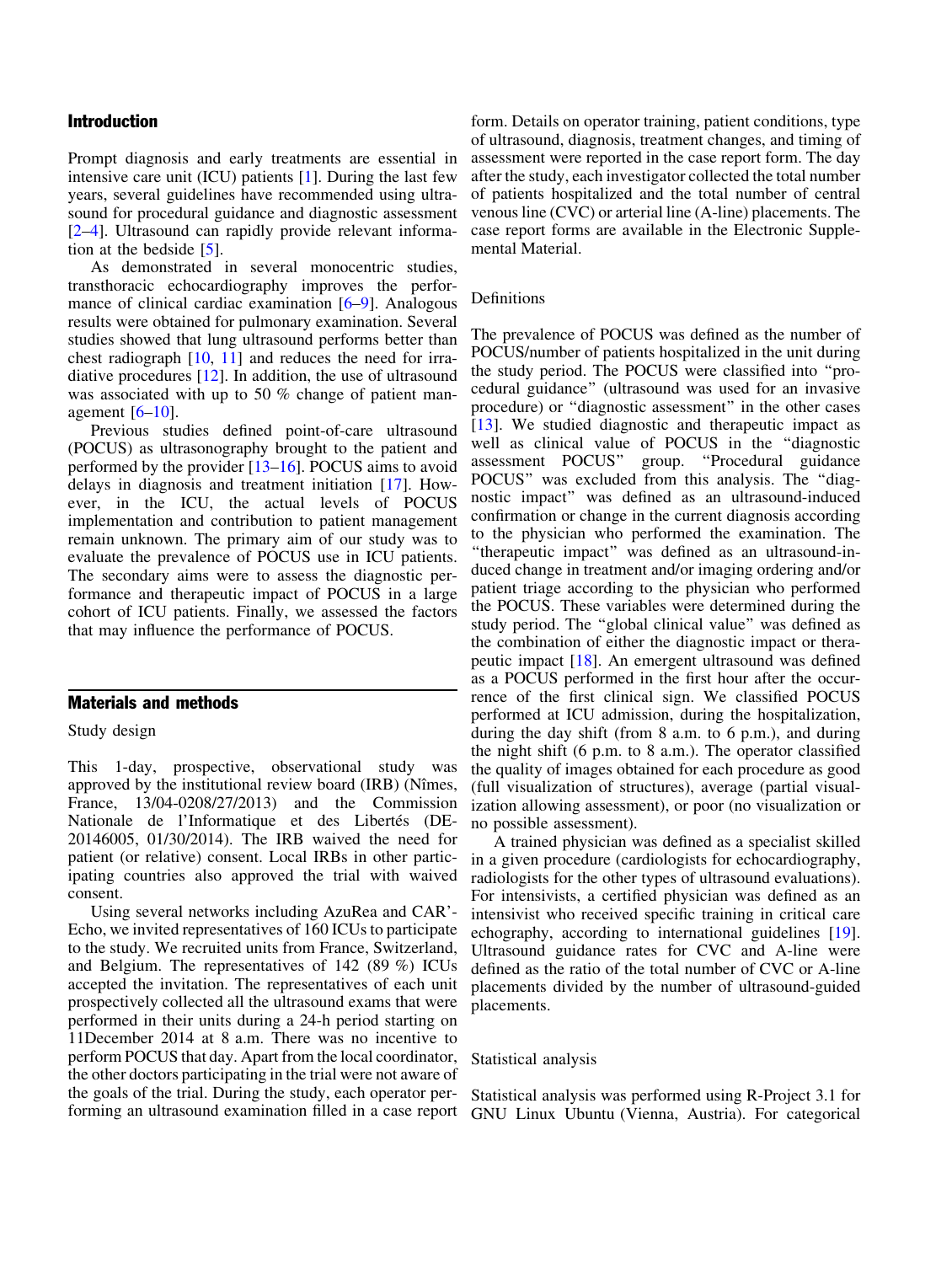variables, percentages were computed. Comparisons of percentages were performed with Fisher's exact test. We performed a multivariate analysis to assess the independent factors of therapeutic and diagnostic impact. Variables with a significance level at least 0.1 were included in the logistic regression model. The variables were selected by a step-by-step forward–backward model to minimize the Akaike's criterion. The statistical threshold for final significance was 0.05.

**Table 1** Features of intensive care units  $(n = 142)$  and patients  $(n = 709)$ 

| Variables                                              | n             |
|--------------------------------------------------------|---------------|
| Type of hospital $(\%)$                                |               |
| University hospitals $(\%)$                            | 98 (69)       |
| General hospitals $(\%)$                               | 44 (31)       |
| Type of ICU $(\%)$                                     |               |
| Polyvalent                                             | 95 (70)       |
| Medical                                                | 17(13)        |
| Pediatric                                              | 22 (17)       |
| Patients                                               |               |
| Adult patients $(\% )$                                 | 603 (85)      |
| Patients younger than 15 years $(\%)$                  | 106(15)       |
| Shock $(\%)$                                           | 393 (43)      |
| Mechanical ventilation $(\%)$                          | 588 (64)      |
| SAPS 2 median (IOR)                                    | $45(32 - 58)$ |
| Timing of POCUS                                        |               |
| Emergent $(<1$ h after the first clinical sign) $(\%)$ | 402 (44)      |
| At ICU admission $(\%)$                                | 183 (20)      |
| During night shift $(\%)$                              | 222 (25)      |
| POCUS and procedures                                   |               |
| Disinfection protocol $(\%)$                           | 65 (47)       |
| Management algorithm $(\%)$                            | 29(20)        |
| Skill level of operator                                |               |
| Performed by an intensivist (%)                        | 821 (89)      |
| Board-certified operator (%)                           | 752 (81)      |
|                                                        |               |

ICU intensive care unit, SAPS simplified acute physiology score 2, IQR interquartile range, POCUS point-of-care ultrasound



care ultrasounds

# Results

During the study day, 1073 (55 %) POCUS were performed in 709 (36 %) out of 1954 patients hospitalized in the 142 ICUs. The quality of images was classified as good, average, and poor for 794 (74 %), 236 (22 %), and 43 (4 %) POCUS, respectively. Features of patients and units are sumarized in Table 1.

The use of POCUS was aimed at assessing diagnosis in 932 (87 %) cases and procedural guidance in 141 (13 %) cases (Fig. 1). The diagnostic and therapeutic impacts were 84 and 69 %, respectively (Fig. 2). The clinical value combining either the diagnostic impact or the therapeutic impact was assessed at 85 %. With respect to diagnostic impact, the use of POCUS confirmed or changed the diagnosis in 63 and 21 % of cases, respectively. Heart, lung, brain, and miscellaneous other sites represented 51, 17, 16, and 16 % of POCUS, respectively (Fig. 2). Performing POCUS resulted in the initiation of 373 therapeutic interventions, the decision to stop interventions in 73 cases, or not to perform additional examinations in 108 cases (Fig. 1); (Table 2). Hemodynamic interventions including fluid bolus ( $n = 115$ ), fluid depletion ( $n = 80$ ), and catecholamine administration  $(n = 43)$  were the most prominent POCUS-driven interventions. With respect to 183 central venous line placements and 127 arterial catheter placements, POCUS was used in 99 (54 %) cases and 15 (13 %) cases, respectively.

The factors associated with diagnostic and therapeutic impacts in the univariate analysis are shown in Table 3. In the multivariate analysis, being a certified operator, managing a shocked patient, having a disinfection protocol, and using an algorithm of management were associated with significant changes in the diagnostic impact (Table 3). Being an intensivist, having a daily practice, assessing a child, processing in emergency,

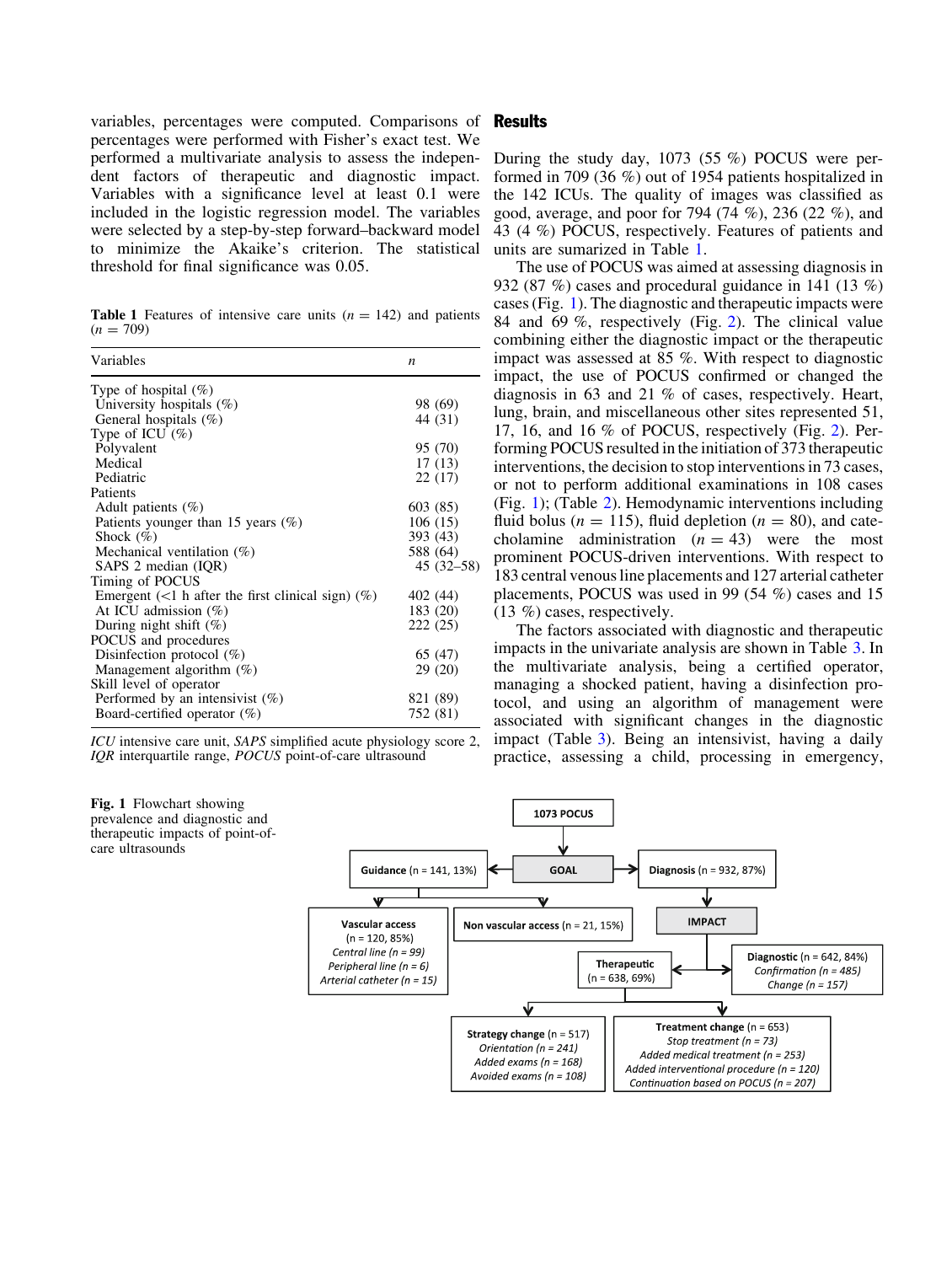Fig. 2 Rates of point-of-care ultrasound use depending on site



Table 2 Interventions associated with point-of-care ultrasound performance

| Intervention                            | $n = 373 \; (\%)$ |
|-----------------------------------------|-------------------|
| Hemodynamics                            |                   |
| Fluid bolus                             | 115(31)           |
| Fluid depletion                         | 80 (21)           |
| Catecholamines                          | 43 (12)           |
| Pulmonary artery hypertension treatment | 11(2.9)           |
| Invasive procedures                     |                   |
| Surgery/interventional radiology        | 13 (3.4)          |
| Chest tube insertion                    | 48 (13)           |
| Medical treatments                      |                   |
| Antibiotics                             | 10(2.6)           |
| Sedation                                | 6(1.6)            |
| Mechanical ventilation setting          | 9(2.4)            |
| Anticoagulation                         | 7(1.8)            |
| Others (miscellaneous)                  | 31(8.3)           |

working in a university hospital, and transthoracic echocardiography were independent variables associated with therapeutic impact (Table 3).

# **Discussion**

In this large 1-day observational trial we observed that at least one POCUS is performed in one-third of the patients hospitalized in the ICU that day and that it impacted patient management in 85 % of cases.

POCUS was used in 36 % of our patients/day. Even though ICU guidelines recommend a large use of POCUS [2, 4, 19], the prevalence of POCUS use has been poorly described. Only a few monocentric studies assessed the performance of POCUS in ICUs [6, 7, 9, 10, 20]. A previous French survey showed that in the majority of ICUs echocardiography was used about once a day [21]. Interestingly, intensivists performed POCUS in 90 % of cases. This finding confirms the good diffusion of this technique among intensivists. In addition, more than 80 % of operators were board-certified and used ultrasound on a daily basis.

A diagnostic impact was reported in 84 % of cases. The use of POCUS changed the diagnosis in 21 % of cases, while a suspected diagnosis was confirmed in 63 % of cases. This striking result highlights the emergence of POCUS as a diagnostic tool at the bedside. We did not collect the specific diagnosis. However, as transthoracic echocardiography represented more than 50 % of POCUS, our study underlines that ultrasounds play a key role for the hemodynamic management of ICU patients.

In 69 % of cases, the use of POCUS was associated with interventions including treatment, imagery ordering, and patient triage. In line with the diagnostic impact, most interventions were related to hemodynamics, underlining once again the key role of transthoracic echocardiography. Fluid loading, fluid depletion, and vasopressor administration were among the most frequent interventions. Several studies showed that hemodynamic-related interventions based on echocardiography are efficient [22–25]. Elsewhere, Aliaga et al. reported 54  $\%$  of therapeutic changes after chest computed tomography [26]. However, the type of expectations probably differs between POCUS and computed tomography scan.

In our study, cardiac examination was the most common indication for POCUS. Transthoracic echocardiograhy has been associated with improvement of diagnosis in patients with acute respiratory failure and/or shock  $[6–8, 27]$  and is now recommended in guidelines [28]. In our cohort, lung ultrasound was the second most common type of POCUS used. The steep learning curve favors the use of this procedure, which provides interesting information about pleura, parenchyma, and lung aeration state in critical situations [10, 29–31]. Lung ultrasound was associated with reduced requirements for chest radiographs and computed tomography. This shift was associated with a decreased amount of irradiation and medical cost [12, 32]. In recent studies, a global approach combining heart and lung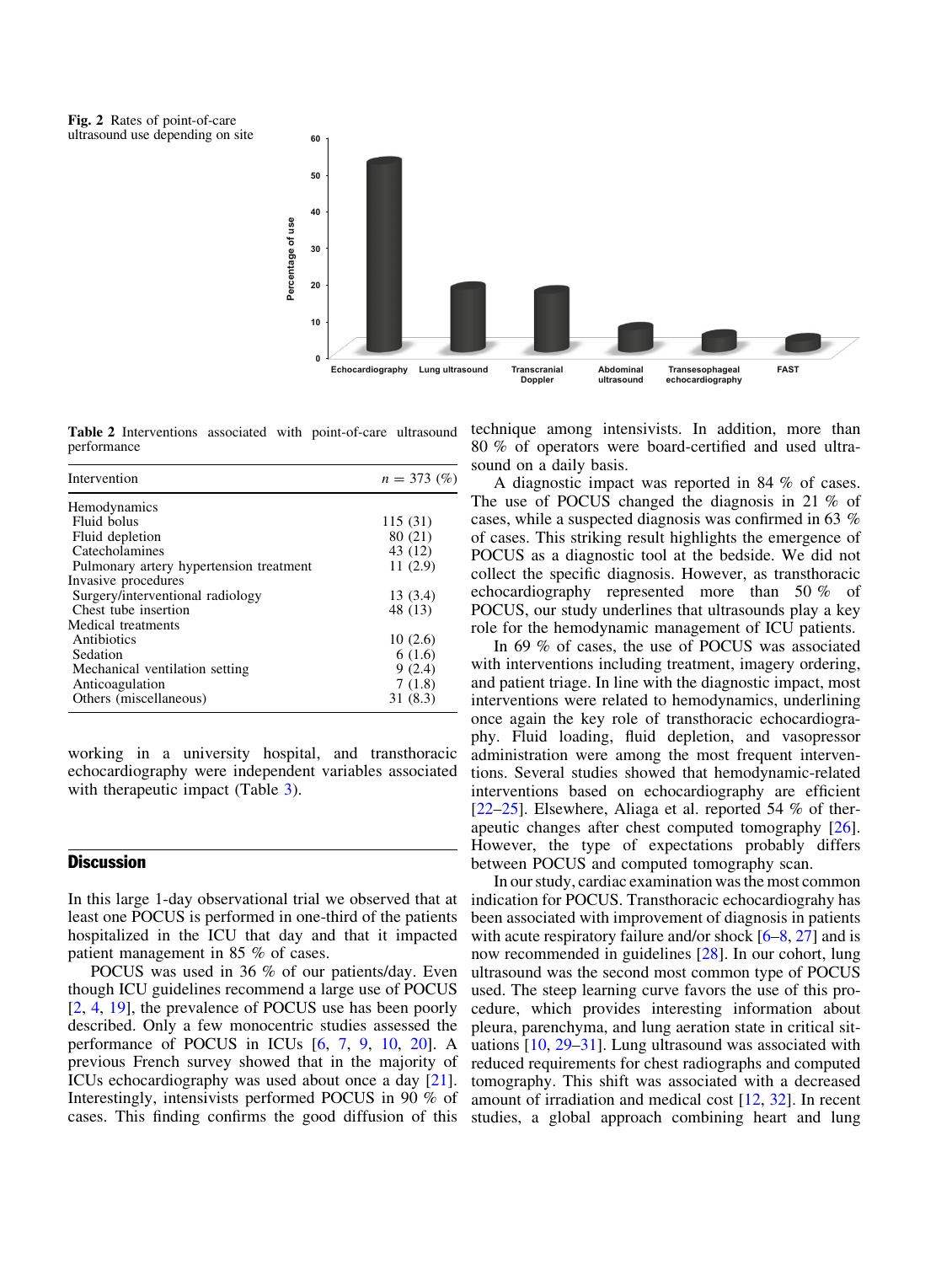Table 3 Factors associated with diagnostic and therapeutic impacts

| Variable                                      | Univariate analysis |            |                  | Multivariate analysis |                  |
|-----------------------------------------------|---------------------|------------|------------------|-----------------------|------------------|
|                                               | Yes $n(\%)$         | No $n(\%)$ | $\boldsymbol{p}$ | OR (95 % CI)          | $\boldsymbol{p}$ |
| Diagnostic impact                             |                     |            |                  |                       |                  |
| US certified                                  | 464 (86)            | 178 (78)   | 0.005            | $2.0(1.2-3.1)$        | 0.002            |
| Disinfection protocol                         | 311 (90)            | 312 (80)   | < 0.001          | $2.4(1.5-3.7)$        | 0.004            |
| <b>Shock</b>                                  | 293 (88)            | 337 (80)   | 0.05             | $1.5(1.0-2.4)$        | 0.01             |
| Management algorithm                          | 136 (75)            | 487 (87)   | < 0.001          | $0.4(0.3-0.7)$        | < 0.001          |
| Pediatric patient                             | 66 (71)             | 560 (86)   | < 0.001          |                       |                  |
| Adult patient                                 | 560 (86)            | 66 (71)    | < 0.001          |                       |                  |
| Emergency US                                  | 312 (87)            | 318 (80)   | 0.02             |                       |                  |
| PaO <sub>2</sub> /FiO <sub>2</sub> < 300 mmHg | 268 (86)            | 354 (82)   | 0.1              |                       |                  |
| Therapeutic impact                            |                     |            |                  |                       |                  |
| Operator: intensivist                         | 579 (71)            | 55 (55)    | 0.04             | $1.7(1.0-2.9)$        | 0.002            |
| Daily practice of US                          | 509 (71)            | 124 (61)   | 0.001            | $1.8(1.2-2.7)$        | 0.01             |
| <b>TTE</b>                                    | 349 (75)            | 284 (63)   | 0.001            | $1.7(1.2-2.3)$        | < 0.001          |
| Emergency US                                  | 319 (79)            | 312(61)    | < 0.001          | $2.6(1.9-3.8)$        | < 0.001          |
| University hospital                           | 430 (65)            | 180 (79)   | 0.01             | $0.6(0.4-0.9)$        | < 0.001          |
| Pediatric patient                             | 70 (52)             | 550 (72)   | < 0.001          | $0.4(0.3-0.7)$        | < 0.001          |
| US certified                                  | 528 (71)            | 110(62)    | < 0.001          |                       |                  |
| Ward US                                       | 166(75)             | 457 (67)   | 0.03             |                       |                  |
| Shock                                         | 287 (73)            | 342 (66)   | 0.03             |                       |                  |

OR odds ratio, CI confidence interval, US ultrasound, TTE transthoracic echocardiography

assessment improved diagnostic performance [27, 33]. Thus, one may expect a larger use of this promising technique. The gap between echocardiography and lung ultrasound probably reflects the differences in the penetration rate of the two techniques. Recent guidelines should reduce this gap [2, 34]. In our study, transcranial Doppler was the third most common type of POCUS used. Transcranial Doppler aimed to monitor cerebral hemodynamics, as an alternative or complement to intracranial pressure monitoring [22, 23].

POCUS was used to guide procedures in less than 15 % of indications. Only half of CVC insertions were ultrasound-guided, despite a strong level of evidence and recommendations for using ultrasound guidance during CVC placement [4]. This result is surprising since an ultrasound device was available in all the units. Ultrasound was used in 15 % for the placement of A lines. This procedure is supported by guidelines with a strong level of evidence [35]. Therefore our results show that, in the study group of ICUs, compliance with this recommendation can be improved.

Finally, we identified independent factors associated with the diagnostic and therapeutic impacts. Operator experience (trained or certified physician), disinfection protocol, and presence of shock were associated with increased diagnostic impact. The disinfection protocol may be an indirect marker of appropriate use of POCUS and quality of care. The operator's experience probably reflects a certain level of expertise. With respect to shock management, several studies reported the performance of ultrasound in those patients [21, 26]. In terms of that of the non-blinded assessment. In terms of diagnosis

diagnostic impact, having pre-established therapeutic algorithms was associated with reduced performance. In our opinion, this result reflects the challenge to show the relevance of algorithms in ICU patients [36, 37]. With respect to therapeutic impact, our results showed that being an intensivist, having a routine use of POCUS, and performing an emergency POCUS were associated with an increased impact. Those findings suggest that at the bedside POCUS facilitates the intensivist's decisionmaking process. This also encourages the development of specific training for intensivists [38]. Unsurprisingly, transthoracic echocardiography also has a stronger therapeutic impact than other procedures. Hemodynamic assessment represented more than half of the interventions, probably explaining these associations.

Our study has several limitations. Although this was not requested, only units with an available ultrasound device participated. This represents probably an intrinsic bias of recruitment. In addition, we conducted the study in Belgium, Switzerland, and France. As we cannot determinate the rate of uptake of POCUS in other countries, it is difficult to determine how our findings are able to be extrapolated elsewhere. As the study was open, the investigators were aware of the study day. Therefore, they may have been encouraged to use the POCUS during the study day. However, this deviation should result in decreased rates of diagnostic and therapeutic impacts, which are high in our study. Moreover, the impact of ultrasound on the medical decision was also determined by the operator. In relation to our aims, the loss of data would have been a bias exceeding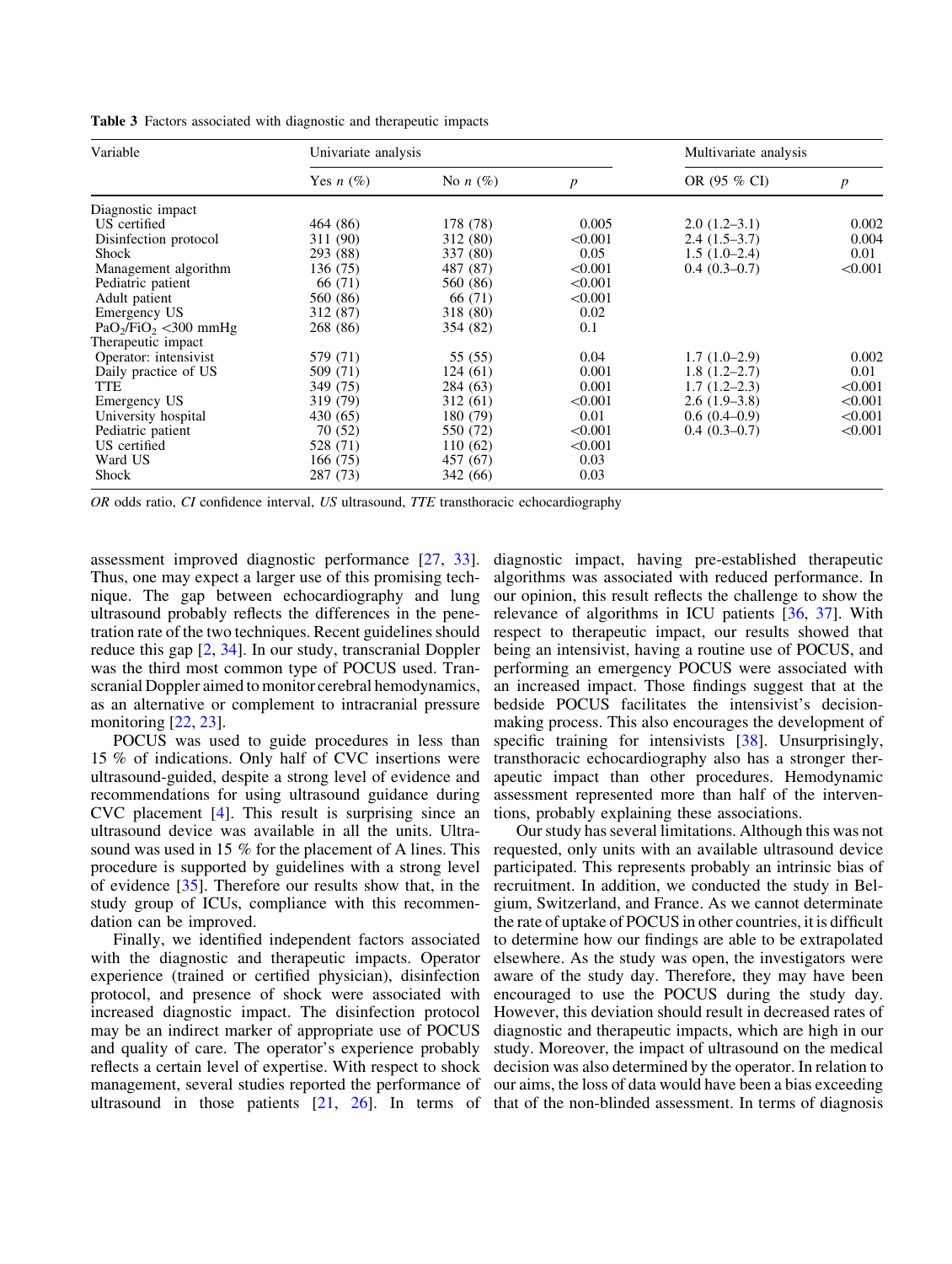and treatment, POCUS was not compared with a standard of care. Nevertheless, this process was confirmed in several previous studies [6, 7, 10, 11]. Finally, our study was not aimed at assessing the appropriateness of interventions and the patient outcomes. Our goal was to determine the use of POCUS in real life.

Our study clearly shows the high prevalence of POCUS use in ICUs. Moreover, we showed that POCUS is not an observational game but strongly impacts the management of the most critically ill patients. Intensivists acquired adequate skills for using ultrasound at the bedside. Future efforts should stress the placement of intravascular lines using ultrasound.

Acknowledgments Author contributions: Drs Zieleskiewicz and Leone had full access to all of the data in the study and take responsibility for the integrity of the data and the accuracy of the data analysis.

Study concept and design: Arbelot, Chaumoitre, Cholley, Constantin, Jaber, Lakhal, Leone, Martin, Perbet, Zieleskiewicz.

Acquisition, analysis or interpretation of data: Arbelot, Bouhemad, Demory, M. Muller, L. Muller, Cholley, Duperret, Hammad, Langeron, Mahjoub, Maury, Meaudre, Michel, Nafati, Quintard, Bertrand, Guervilly, Jaber, Riu, Perbet.

Drafting of the manuscript: Lakhal, Meresse, De Backer, Leone, Allaouchiche, Zieleskiewicz, L Muller, Ichai, Lefrant.

Statistical analysis: Antonini, Leone, Meresse, Vigne, Zieleskiewicz.

Study supervision: Martin, Leone, De Backer, Chaumoitre.

### Members of the CAR'Echo and AzuRea Collaborative **Networks**

Table 4 presents a list of members of the CAR'Echo and AzuRea Collaborative Networks.

Table 4 List of investigators

| <b>FISCHER Marc-Olivier</b><br><b>RINAUDO</b> Marc | Pôle Réanimations Anesthésie SAMU/SMUR, CHU de Caen, Caen<br>Réanimation chirurgicale, CHLS, Lyon                              |
|----------------------------------------------------|--------------------------------------------------------------------------------------------------------------------------------|
| <b>HUGON-VALLET</b><br>Elisabeth                   | Réanimation médicale, CHLS, Lyon                                                                                               |
| <b>MARCOTTE Guillaume</b>                          | Hospices Civils de Lyon, Département d'Anesthésie et Réanimation Chirurgicale, Groupement Hospitalier<br>Edouard Herriot, Lyon |
| <b>LALLEMANT Florence</b>                          | Service des urgences chirurgicales et dechocage, Hôpital Roger Salengro, Chru Lille, Lille                                     |
| DESSERTAINE Géraldine                              | Réanimation CVT-CHU Grenoble, Grenoble                                                                                         |
| <b>BRISSAUD Olivier</b>                            | Unité de réanimation néonatale et pédiatrique, Bordeaux                                                                        |
| <b>NOVY Emmanuel</b>                               | Service de Réanimation médicale, CHU de Nancy, Hôpitaux de Brabois, Vandoeuvre les Nancy                                       |
| <b>ROBINE Adrien</b>                               | Service de réanimation polyvalente, CH de Bourg en Bresse, Bourg en Bresse                                                     |
| <b>GIACARDI</b> Christophe                         | Department of Anesthesiology and Critical Care Medicine, Military Teaching Hospital Clermont Tonnerre,<br><b>Brest</b>         |
| <b>BOUZAT</b> Pierre                               | Department of anesthesiology and intensive care, Michallon hospital Grenoble University Hospital,<br>Grenoble                  |
| <b>DELMAS</b> Clement                              | Réanimation polyvalente, CHU Toulouse Rangueil, Toulouse                                                                       |
| <b>KAMEL Toufik</b>                                | Réanimation médicale polyvalente, centre hospitalier régional d'Orléans, Orléans                                               |
| <b>VIVIER Emmanuel</b>                             | Reanimation Polyvalente, Centre hospitalier Saint Joseph Saint Luc, Lyon                                                       |
| <b>BRENAS</b> François                             | Service de reanimation, CH Le Puy en Velay, Le Puy en Velay                                                                    |
| <b>MACHROUB Zakia</b>                              | Réanimation, Groupe Hospitalier du Sud de l'Oise, Creil                                                                        |
| <b>AMOUR Julien</b>                                | Unité Anesthésie et de Réanimation de Chirurgie Cardiaque de l'Institut de Cardiologie, Hôpital Pitié-<br>Salpêtrière, Paris   |
| <b>BERGOUNIOUX Jean</b>                            | Pediatric Intensive Care, Raymond Poincaré Hospital, APHP, Garches                                                             |
| DE LA VEGA Christophe                              | Réanimation, centre hospitalier, Carcassonne                                                                                   |
| <b>JURADO</b> Andres                               | CH Draguignan, Draguignan                                                                                                      |
| <b>BARTHELEMY Romain</b>                           | Réanimation chirurgicale polyvalente, Hôpital Lariboisière, Paris                                                              |
| <b>BUSSIENNE Frédéric</b>                          | Service de Réanimation polyvalente, CHU La Réunion, Saint Denis                                                                |
| <b>MIREK Sébastien</b>                             | CHU Bocage Central, Service d'Anesthésie-Réanimation, Dijon                                                                    |
| YOUSSEF Nadya                                      | Réanimation Pédiatrique et Néonatale, CHU Bicêtre-Hôpitaux Universitaires Paris-Sud AP-HP, Kremlin<br><b>Bicêtre</b>           |
| <b>BLANC</b> Thierry                               | Pédiatrie neonatale et reanimation, hopital Charles Nicolle, Rouen                                                             |
| <b>LEGER Pierre-Louis</b>                          | Service de réanimation néonatale et pédiatrique, Paris                                                                         |
| <b>BERTRAND Pierre-Marie</b>                       | Cannes Hospital, Intensive Care Unit, Cannes                                                                                   |
| <b>GAYAT</b> Etienne                               | Département d'Anesthésie-Réanimation-SMUR, Hôpitaux Universitaires Saint Louis-Lariboisière-<br>Fernand Widal, Paris           |
| <b>BRISSON Hélène</b>                              | Réanimation Chirurgicale Polyvalente, Département d'Anesthésie-Réanimation, Hôpital Universitaire<br>Pitié-Salpêtrière, Paris  |
| <b>FINGE Toufic</b>                                | Service de Réanimation, Hôpital Privé Les Franciscaines, NIMES                                                                 |
| RIGAUD Jean Claude                                 | Reanimation Polyvalente, Hopital Privé La Casamance, Aubagne                                                                   |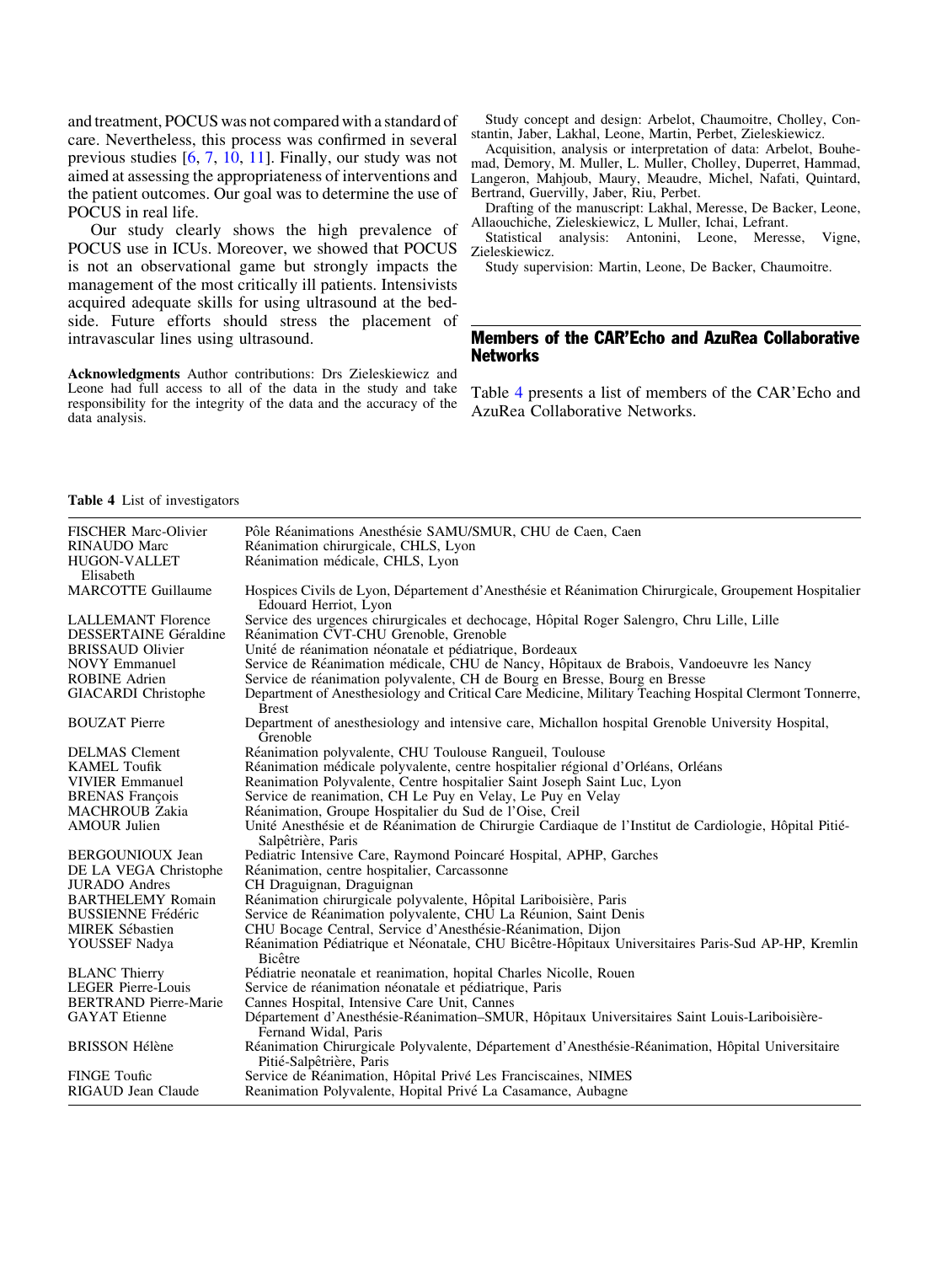Table 4 continued

PICARD Julien Réanimation Polyvalente Chirurgicale, Grenoble<br>BRUN Jean Paul IPC, Marseille BRUN Jean Paul IPC, Marseille<br>CONTARGYRIS Claire HIA Laveran. Marseille CONTARGYRIS Claire<br>PRAT Dominique PRAT Dominique Service de Réanimation Polyvalente, Hôpital Antoine Béclère, Clamart LAPLACE Christian Réanimation Chirurgicale, Hôpital Universitaires Paris-Sud, Hôpital E LAPLACE Christian Réanimation Chirurgicale, Hôpitaux Universitaires Paris-Sud, Hôpital Bicêtre, Le Kremlin Bicêtre<br>MARCOUX M.O. Unité de réanimation mixte et polyvalente. Hôpital des enfants. Toulouse MARCOUX M.O. Unité de réanimation mixte et polyvalente, Hôpital des enfants, Toulouse<br>CRONIER Pierrick Service de réanimation polyvalente. Centre Hospitalier Sud-Francilien. Co CRONIER Pierrick Service de réanimation polyvalente, Centre Hospitalier Sud-Francilien, Corbeil-Essonnes<br>ZENDER Hervé Hopital neuchâtelois. Service de médecine interne. Service des soins intensifs. Départeme Hopital neuchâtelois, Service de médecine interne, Service des soins intensifs, Département de médecine, La Chaux-de-Fonds, Suisse BELLEC Frédéric Service de réanimation polyvalente, Montauban<br>LIGI Isabelle Département de néonatologie et réanimation néo LIGI Isabelle Département de néonatologie et réanimation néonatale, Hôpital La Conception, Marseille<br>FUMEAUX Thierry Service de Médecine et des Soins Intensifs, GHOL-Hôpital de Nyon, Nyon, Suisse Service de Médecine et des Soins Intensifs, GHOL-Hôpital de Nyon, Nyon, Suisse DANIN Pierre-Eric **Réanimation médico-chirurgicale l'Archet 2, CHU de Nice**<br>ELAROUSSI Diilali Service d'anesthésie et de réanumation 1, hopital Bretonnes ELAROUSSI Djilali Service d'anesthésie et de réanumation 1, hopital Bretonneau, CHU Tours<br>COMANDINI Michel Service de réanimation polyvalente, Hôpital Manchester, Charleville-Mezie COMANDINI Michel Service de réanimation polyvalente, Hôpital Manchester, Charleville-Mezieres<br>
PAPAZIAN Laurent Hôpital Nord Réanimation des Détresses Respiratoires et des Infections Sévère PAPAZIAN Laurent Hôpital Nord Réanimation des Détresses Respiratoires et des Infections Sévères, Marseille<br>PEIGNE Vincent Service de reanimation. HIA Percy. Clamart PEIGNE Vincent Service de reanimation, HIA Percy, Clamart ESSID Aben Unité de soins continu. réanimation pédiatric ESSID Aben Vinité de soins continu, réanimation pédiatrique, Hôpital Raymond Poincaré, Garches<br>DUSANG Benjamin Réanimation pédiatrique et Unité de Surveillance continue pédiatrique, CHU de la Ré DUSANG Benjamin Réanimation pédiatrique et Unité de Surveillance continue pédiatrique, CHU de la Réunion, Saint Pierre<br>Clui de la Réunion, Saint Pierre Chrique et Cardio-Vasculaire CHU Pontchaillou. Rennes GUINET Patrick Chirurgie Thoracique et Cardio-Vasculaire CHU Pontchaillou, Rennes<br>GREGOIRE Vincent Réanimation Polyvalente, Hôpital de Fréjus Saint Raphael, Fréjus GREGOIRE Vincent Réanimation Polyvalente, Hôpital de Fréjus Saint Raphael, Fréjus<br>ARGAUD Laurent Réanimation Médicale, Hôpital Edouard Herriot, Hospices Civils Réanimation Médicale, Hôpital Edouard Herriot, Hospices Civils de Lyon, Lyon PHAM Tài *AP-HP*, Hôpital Tenon, Unité de Réanimation médico-chirurgicale, Hôpital Tenon, Paris SAVY Nadia Réanimation Pédiatrique et Néonatale, CHU Estaing, Clermont Ferrand SAVY Nadia **Réanimation Pédiatrique et Néonatale, CHU Estaing, Clermont Ferrand**<br>
VINCLAIR Marc **NeuroAnesthésieRéanimation, Pôle Anesthésie Réanimation**, CHU de G VINCLAIR Marc MeuroAnesthésieRéanimation, Pôle Anesthésie Réanimation, CHU de Grenoble, Grenoble<br>BEGOT Emmanuelle Service de Réanimation Polyvalente. Chu de Limoges. Limoges Service de Réanimation Polyvalente, Chu de Limoges, Limoges BAUDEL Jean-Luc Service de réanimation médicale, Hôpital Saint Antoine, Paris<br>BOULET Eric Réanimation Médico-Chirurgicale. Hôpital René Dubos. Ponto Réanimation Médico-Chirurgicale, Hôpital René Dubos, Pontoise ZOGHEIB Elie GUILBART Mathieu Réanimation cardio thoracique et vasculaire, Pôle anesthésie réanimation, CHU Amiens Picardie, Amiens Réanimation et Unité de Surveillance Continue pédiatriques, Hôpital Jeanne de Flandre, CHU de Lille, Lille PRAT Gwénaël **Reanimation médicale, CHU Cavale Blanche, Brest** CRISTINAR Mircea Re<sup>a</sup>nimation Chirurgicale Cardiovasculaire, Nouvel CRISTINAR Mircea Réanimation Chirurgicale Cardiovasculaire, Nouvel Hopital Civil, Strasbourg<br>ALMAYRAC Agnès SSPI-Accueil des Polytraumatisés, Hôpital Universitaire Pitié Salpêtrière, Pari ALMAYRAC Agnès SSPI-Accueil des Polytraumatisés, Hôpital Universitaire Pitié Salpêtrière, Paris<br>TAGAN Damien Service des soins intensifs. Hôpital Riviera-Chablais. Vevev Service des soins intensifs, Hôpital Riviera-Chablais, Vevey STEINBACH Marie Isabelle Centre Hospitalier Intercommunal Castres-Mazamet, Castres KETTERER-MARTINON Sophie<br>SOUSSI Sabri Service de Réanimation et Soins continus pédiatriques, Maison de la Femme de la Mère et de l'Enfant, CHU de Martinique, Fort de France Centre de Traitement des Brûlés, Département d'Anesthésie-réanimation, AP-HP Groupe Hospitalier Saint-Louis Lariboisière Fernand-Widal, Université Paris Denis Diderot, Paris BOUSSICAULT Gérald Service de Réanimation Pédiatrique, CHU Angers, Angers FABRE Xavier **Reanimation polyvalente, CHR de Roanne, Roanne**<br>AFANETTI Mickael **Re**´Animation et Soins Continus Pédiatriques, Centre Réanimation et Soins Continus Pédiatriques, Centre de Réference des Morts Innatendues du Nourrisson, Hôpitaux Pédiatriques de Nice CHU-Lenval, Nice COLOMB Benoît<br>
BERINGUE Frédérique Médecine et réanimation néonai BERINGUE Frédérique Médecine et réanimation néonatale, Pole Femme mère Enfant, CHU Hotel Dieu, Angers<br>MOURISSOUX Gaëlle Service de réanimation médicale, Hôpital Saint-André CHU de Bordeaux, Bordeaux Service de réanimation médicale, Hôpital Saint-André CHU de Bordeaux, Bordeaux DOYEN Denis Réanimation Médicale, L'Archet 1-CHU de Nice, Nice GAILLOT Théophile Service de réanimation pédiatrique, Hôpital sud, Rennes GAILLOT Théophile Service de réanimation pédiatrique, Hôpital sud, Rennes<br>REMERAND Francis Service anesthésie réanimation 2, Hôpital Trousseau, CH REMERAND Francis Service anesthésie réanimation 2, Hôpital Trousseau, CHRU de Tours, Tours<br>SIMON Georges Réanimation polyvalente, Troves SIMON Georges **Réanimation polyvalente, Troyes**<br>MASSERET Elodie Service de Réanimation Chirurgio Service de Réanimation Chirurgicale, Hôpital Pontchaillou CHU Rennes, Rennes MORICHAU-BEAUCHANT Tristan<br>PRADEL Gaël Service de Réanimation Polyvalente, Hôpital Cochin, Hôpitaux Paris Centre, AP-HP, Paris PRADEL Gaël Service de réanimation polyvalente, Centre Hospitalier d'Avignon, Avignon<br>PICARD Walter Service de réanimation Pau, CH Pau, Pau PICARD Walter Service de réanimation Pau, CH Pau, Pau<br>KERFORNE Thomas Service d'Anesthésie-Réanimation du CHI Service d'Anesthésie-Réanimation du CHU de Poitiers, Poitiers GARENNE Armelle **Réanimation néonatale et pédiatrique, CHRU Brest, Brest** VOISIN Benoit **Réanimation Polyvalente, Centre Hospitalier Béthune Beu** VOISIN Benoit Réanimation Polyvalente, Centre Hospitalier Béthune Beuvry, Béthune FRANCES-MOUSSI Julie Unité de Soins Intensifs Néphrologiques. Hopital de la conception. Ma FRANCES-MOUSSI Julie Unité de Soins Intensifs Néphrologiques, Hopital de la conception, Marseille<br>GOMERT Romain URCC, Hôpital de la Timone Adulte, Marseille, France URCC, Hôpital de la Timone Adulte, Marseille, France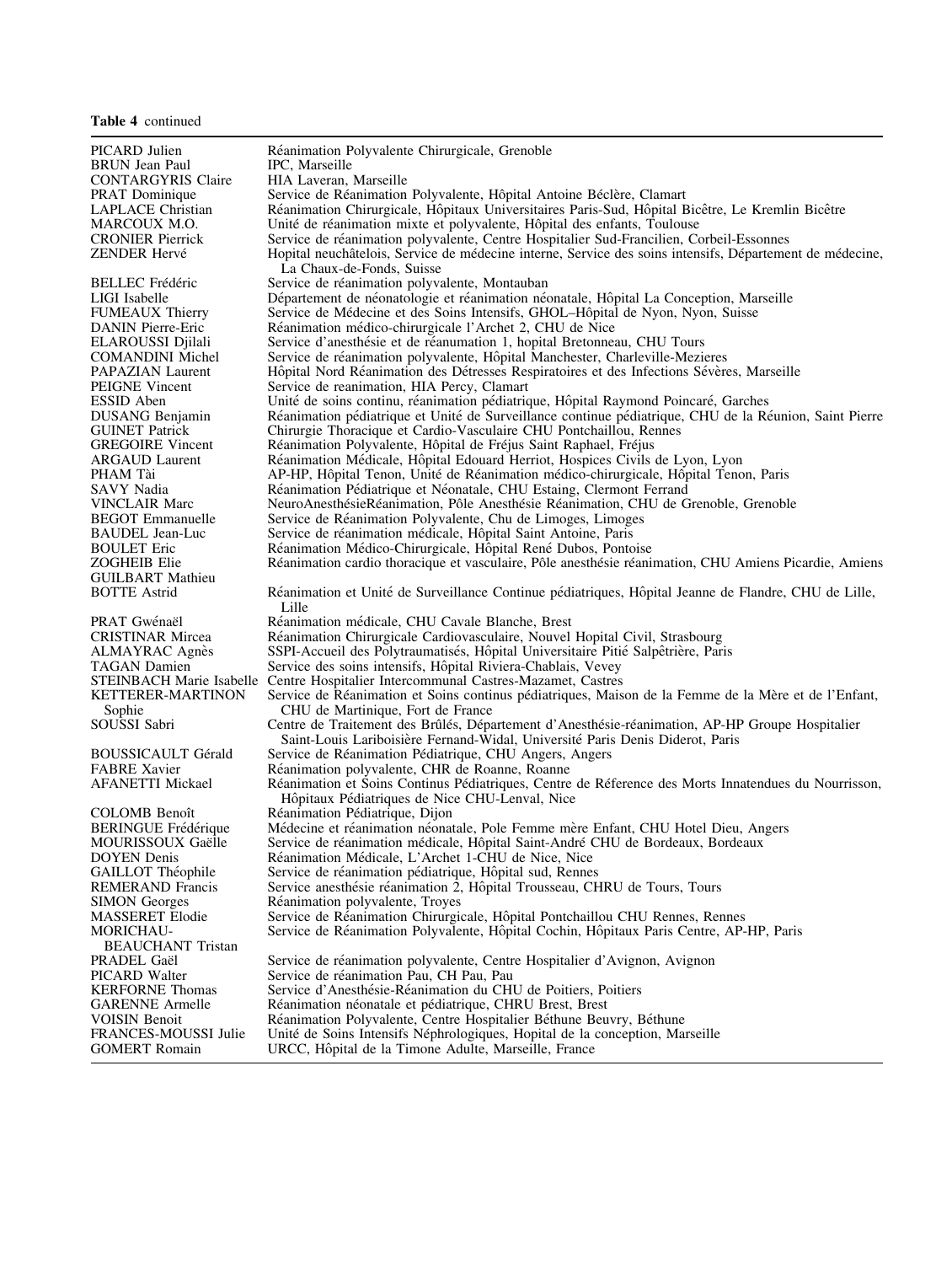| <b>Table 4</b> continued |
|--------------------------|
|                          |

|                          | MAURICE-SZAMBURSKI Réanimation Polyvalente, Hôpital de la Timone Adulte, Marseille, France |
|--------------------------|--------------------------------------------------------------------------------------------|
| Axel                     |                                                                                            |
| <b>BRUDER Nicolas</b>    |                                                                                            |
| WIRAMUS Sandrine         | Réanimation des Brulés, Hôpital de la Conception, Marseille, France                        |
| <b>ALBANESE</b> Jacques  |                                                                                            |
| <b>GROSSMITH Gaston</b>  | Réanimation polyvalente, Hôpital d'Aubagne, Aubagne                                        |
| <b>XERIDAT</b> François  | Réanimation Polyvalente, Hôpital Clairval, Marseille France.                               |
| <b>CASTANIER Mathias</b> | Réanimation Polyvalente, Hôpital Européen, Marseille France.                               |
|                          |                                                                                            |

#### References

- 1. Dellinger RP, Levy MM, Rhodes A, Annane D, Gerlach H, Opal SM, Sevransky JE, Sprung CL, Douglas IS, Jaeschke R, Osborn TM, Nunnally ME, Townsend SR, Reinhart K, Kleinpell RM, Angus DC, Deutschman CS, Machado FR, Rubenfeld GD, Webb S, Beale RJ, Vincent JL, Moreno R, Surviving Sepsis Campaign Guidelines Committee including The Pediatric Subgroup (2013) Surviving Sepsis Campaign: international guidelines for management of severe sepsis and septic shock, 2012. Intensive Care Med 39:165–228
- 2. Volpicelli G, Elbarbary M, Blaivas M, Lichtenstein DA, Mathis G, Kirkpatrick AW, Melniker L, Gargani L, Noble VE, Via G, Dean A, Tsung JW, Soldati G, Copetti R, Bouhemad B, Reissig A, Agricola E, Rouby JJ, Arbelot C, Liteplo A, Sargsyan A, Silva F, Hoppmann R, Breitkreutz R, Seibel A, Neri L, Storti E, Petrovic T (2012) International Liaison Committee on Lung Ultrasound (ILC-LUS) for International Consensus Conference on Lung Ultrasound (ICC-LUS). Intensive Care Med 38:577–591
- 3. Bouzat P, Francony G, Declety P, Genty C, Kaddour A, Bessou P, Brun J, Jacquot C, Chabardes S, Bosson JL, Payen JF (2011) Transcranial Doppler to screen on admission patients with mild to moderate traumatic brain injury. Neurosurgery 68:1603–1610
- 4. Troianos CA, Hartman GS, Glas KE, Skubas NJ, Eberhardt RT, Walker JD, Reeves ST; Councils on Intraoperative Echocardiography and Vascular Ultrasound of the American Society of Echocardiography (2011) Guidelines for performing ultrasound guided vascular cannulation: recommendations of the American Society of Echocardiography and the Society of Cardiovascular Anesthesiologists. J Am Soc Echocardiogr 24:1291–1318
- 5. Laursen CB, Sloth E, Lambrechtsen J, Lassen AT, Madsen PH, Henriksen DP, Davidsen JR, Rasmussen F (2013) Focused sonography of the heart, lungs, and deep veins identifies missed lifethreatening conditions in admitted patients with acute respiratory symptoms. Chest 144:1868–1875
- 6. Joseph MX, Disney PJS, Da Costa R, Hutchison SJ (2004) Transthoracic echocardiography to identify or exclude cardiac cause of shock. Chest 126:1592–1597
- 7. Orme RML, Oram MP, McKinstry CE (2009) Impact of echocardiography on patient management in the intensive care unit: an audit of district general hospital practice. Br J Anaesth 102:340–344
- 8. Bossone E, DiGiovine B, Watts S, Marcovitz PA, Carey L, Watts C, Armstrong WF (2002) Range and prevalence of cardiac abnormalities in patients hospitalized in a medical ICU. Chest 122:1370–1376
- 9. Manno E, Navarra M, Faccio L, Motevallian M, Bertolaccini L, Mfochivè A, Pesce M, Evangelista A (2012) Deep impact of ultrasound in the intensive care unit: the ''ICU-sound'' protocol. Anesthesiology 117:801–809
- 10. Lichtenstein D, Goldstein I, Mourgeon E, Cluzel P, Grenier P, Rouby JJ (2004) Comparative diagnostic performances of auscultation, chest radiography, and lung ultrasonography in acute respiratory distress syndrome. Anesthesiology 100:9–15
- 11. Xirouchaki N, Magkanas E, Vaporidi K, Kondili E, Plataki M, Patrianakos A, Akoumianaki E, Georgopoulos D (2011) Lung ultrasound in critically ill patients: comparison with bedside chest radiography. Intensive Care Med 37:1488–1493
- 12. Peris A, Tutino L, Zagli G, Batacchi S, Cianchi G, Spina R, Bonizzoli M, Migliaccio L, Perretta L, Bartolini M, Ban K, Balik M (2010) The use of point-of-care bedside lung ultrasound significantly reduces the number of radiographs and computed tomography scans in critically ill patients. Anesth Analg 111:687–692
- 13. Moore CL, Copel JA (2011) Point-ofcare ultrasonography. N Engl J Med 364:749–757
- 14. Vignon P, Dugard A, Abraham J, Belcour D, Gondran G, Pepino F, Marin B, François B, Gastinne H (2007) Focused training for goal-oriented hand-held echocardiography performed by noncardiologist residents in the intensive care unit. Intensive Care Med 33:1795–1799
- 15. Chalumeau-Lemoine L, Baudel JL, Das V, Arrivé L, Noblinski B, Guidet B, Offenstadt G, Maury E (2009) Results of short-term training of naïve physicians in focused general ultrasonography in an intensive-care unit. Intensive Care Med 35:1767–1771
- 16. Carrié C, Biais M, Lafitte S, Grenier N, Revel P, Janvier G (2014) Goal-directed ultrasound in emergency medicine: evaluation of a specific training program using an ultrasonic stethoscope. Eur J Emerg Med. doi: [10.1097/MEJ.0000000000000172](http://dx.doi.org/10.1097/MEJ.0000000000000172)
- 17. Oks M, Cleven KL, Cardenas-Garcia J, Schaub JA, Koenig S, Cohen RI, Mayo PH, Narasimhan M (2014) The effect of point-of-care ultrasonography on imaging studies in the medical ICU: a comparative study. Chest 146:1574–1577
- 18. Lakhal K, Serveaux-Delous M, Lefrant JY, Capdevila X, Jaber S, AzuRéa network for the RadioDay study group (2012) Chest radiographs in 104 French ICUs: current prescription strategies and clinical value (the RadioDay study). Intensive Care Med 38:1787–1799